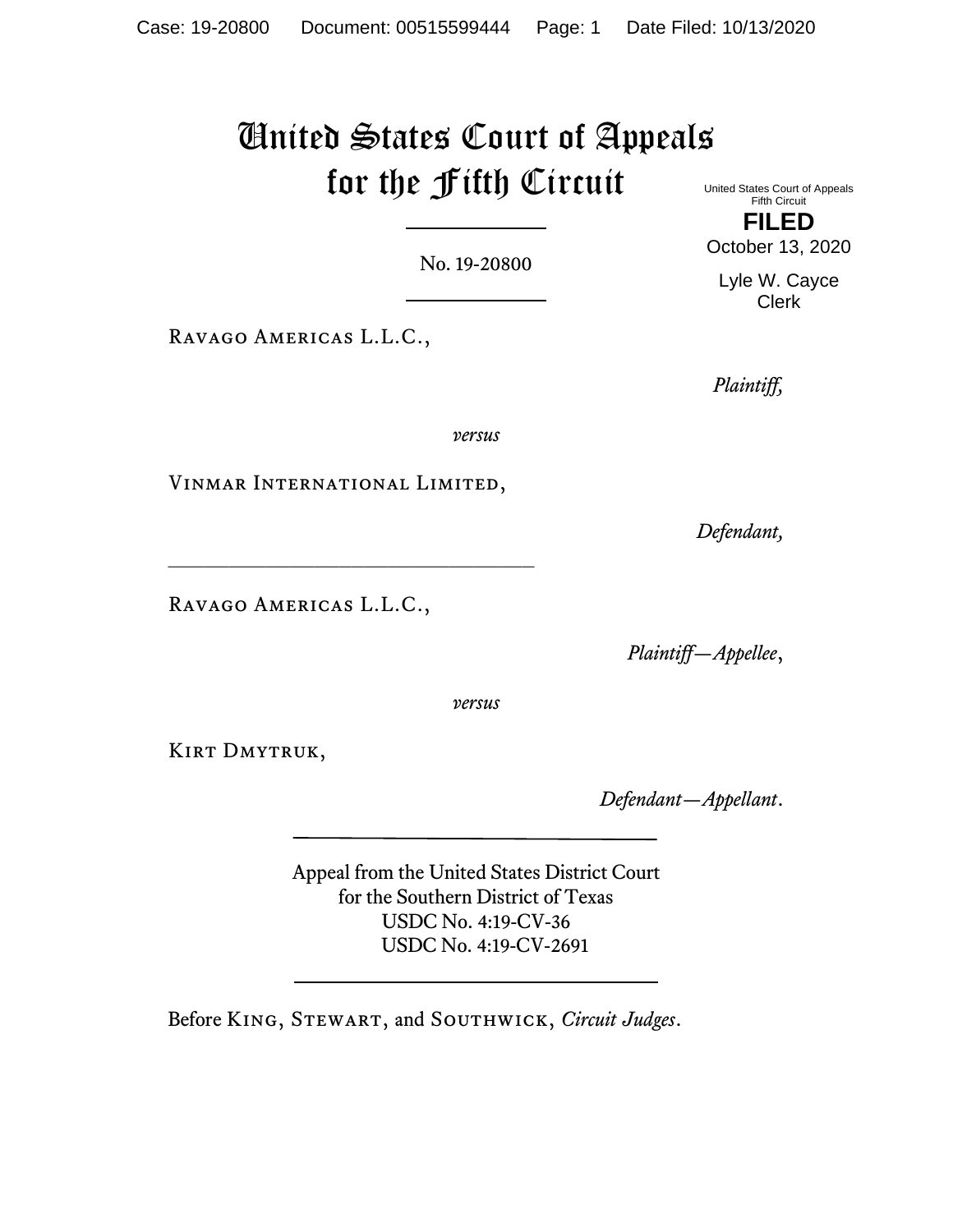PER CURIAM:[\\*](#page-1-0)

Following what the presiding judge described as a civil enforcement hearing, Kirt Dmytruk was found to have violated an injunction. The judge ordered that Dmytruk pay Ravago Americas L.L.C. \$50,000 plus attorneys' fees and imposed an additional recordkeeping requirement, along with a three-month extension of the injunction. Dmytruk appealed, arguing that the district court's contempt findings are unsupported by the record and the contempt order should be reversed in its entirety. We disagree. Even so, Dmytruk contends that, at minimum, the \$50,000 sanction, the recordkeeping requirement, and the injunction extension should be vacated. Dmytruk argues these are criminal sanctions, imposed despite the absence of the requisite constitutional protections. Because the recordkeeping requirement and the three-month extension (as modified and extended) have finally expired, Dmytruk's arguments as to these are moot.As to the \$50,000 sanction, however, Dmytruk is correct. Accordingly, this appeal is DISMISSED IN PART, and we AFFIRM IN PART and VACATE IN PART the district court's order.

## **I.**

Defendant–appellant Kirt Dmytruk is a former employee of plaintiff– appellee, Ravago Americas L.L.C. Before leaving Ravago in August 2018, Dmytruk signed a non-solicitation agreement. He promised that, for eighteen months after leaving Ravago, he would not attempt to recruit any of his Ravago colleagues.

Some months later, Ravago sued Dmytruk in federal district court in Connecticut for violations of their agreement. Dmytruk had by then begun

<span id="page-1-0"></span><sup>\*</sup> Pursuant to 5TH CIRCUIT RULE 47.5, the court has determined that this opinion should not be published and is not precedent except under the limited circumstances set forth in 5TH CIRCUIT RULE 47.5.4.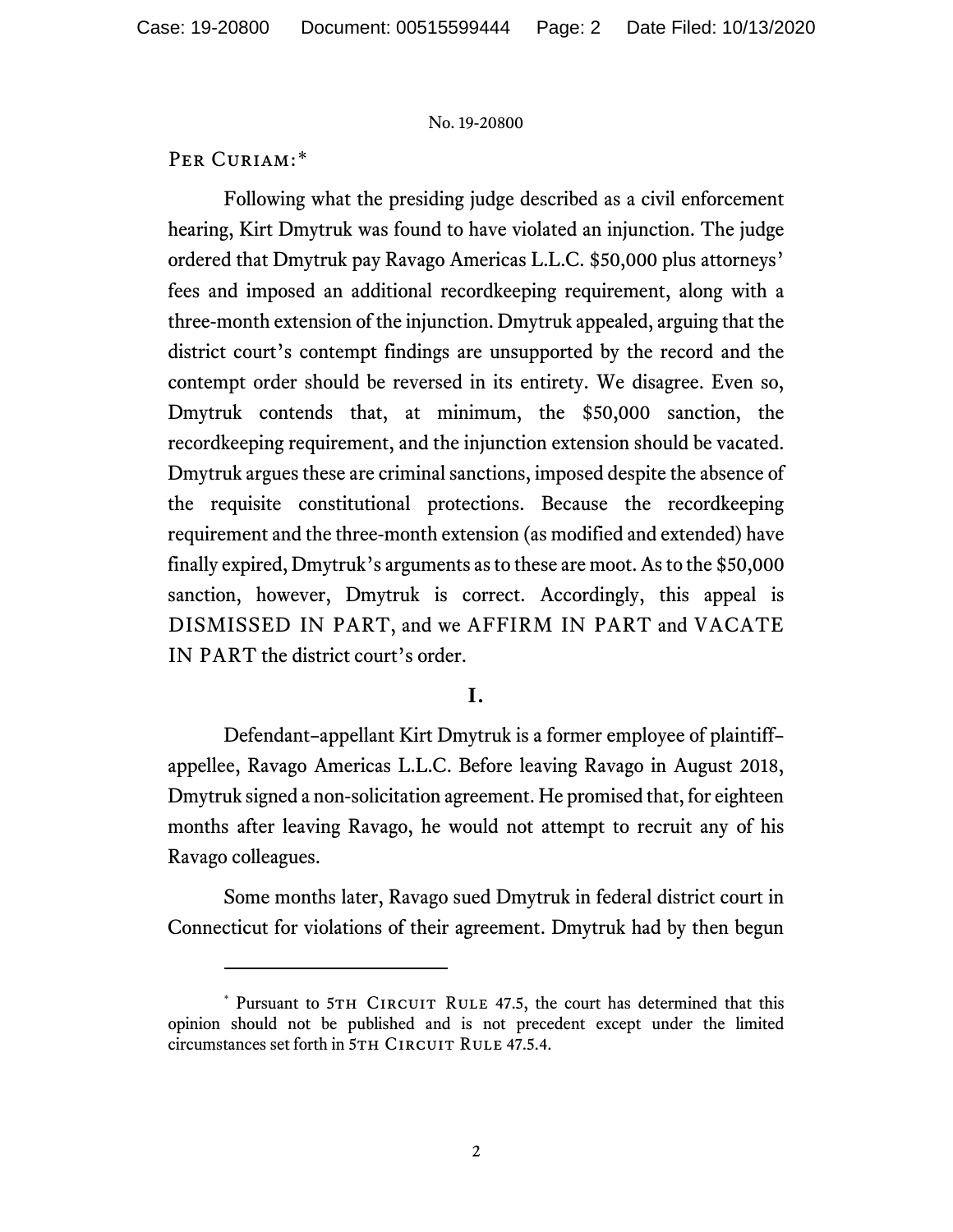working for Ravago's competitor, Vinmar International, Ltd., and Ravago alleged Dmytruk was attempting to poach Ravago's employees.

The Connecticut court entered a preliminary injunction that, *inter alia*, enjoined Dmytruk from "[t]aking the initial step to contact, try to contact, or solicit current employees or personnel of Ravago or any of its subsidiaries or related entities to work for Vinmar International, Ltd. or any of its affiliates." The court explained that it added the "initial step" language to Ravago's proposed injunction to protect Dmytruk, in the event that "someone who's an employee of Ravago wants to go searching for a job and they apply."

In April 2019, four Vinmar employees, including Dmytruk, attended an industry trade show. Also at the trade show was Rodrigo Lacayo, a Ravago employee. Although the substance of their interactions is contested, it is undisputed that Dmytruk and Lacayo met at the trade show and that they later met for drinks with two of the other Vinmar employees, Oscar Bedoya and Fernando Lopez. According to Lacayo, over drinks, Dmytruk attempted to recruit him to work at Vinmar. But Dmytruk, Bedoya, and Lopez told a different story. Lacayo testified that he considered the offer for a few days before deciding to remain at Ravago.

Based on these encounters, Ravago filed a motion in the Connecticut district court seeking to have Dmytruk declared a contemnor. This appeal is before us, however, because before the motion was ruled on, the lawsuit was transferred to the Southern District of Texas.

The Texas district court held a hearing on the contempt motion, at which Lacayo and the four Vinmar employees testified. Responding to defense counsel's remarks about the prospect of criminal sanctions, the district court declared: "There will be no criminal at this proceeding. . . . This is a civil enforcement or inspirational hearing. It will be all quite civil."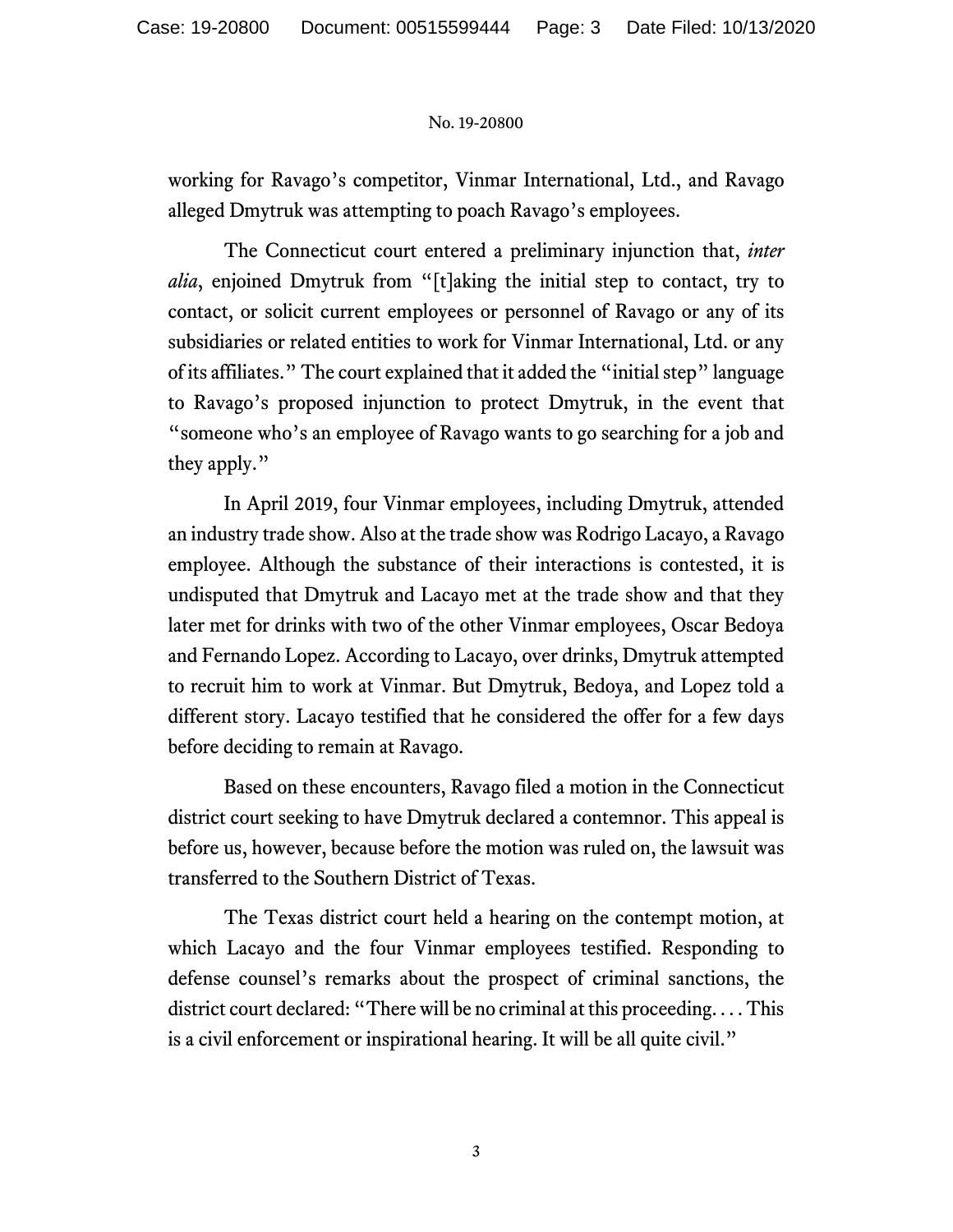After the final witness was heard, the district court announced, in relevant part, that it "conclude<sup>[d]</sup> that the injunction was violated" and ordered Dmytruk to pay "\$50,000 plus the attorneys' fees related to this hearing." The district court pointed out apparent inconsistencies in Bedoya's and Lopez's testimonies. The district court concluded that "[Dmytruk] raised the prospect of employment with Vinmar, and that's all it takes."

A written contempt order followed. It stated that "Dmytruk violated the preliminary injunction by contacting Rodrigo Lacayo—a Ravago Americas L.L.C., employee." And it required Dmytruk (1) to "pay Ravago \$50,000 for his violation," (2) to "reimburse Ravago for its reasonable attorney fees related to the hearing on the motion for contempt," and (3) to "keep a log of his daily activities, appointment schedules, phone records, and work and personal computer use." The order extended the preliminary injunction "for three months to compensate for this distraction."

Dmytruk appealed and moved this court to stay the contempt order pending appeal. Ravago responded, asserting that this court lacked jurisdiction over the appeal, which this court construed as a motion to dismiss the appeal. A motions panel denied both motions without opinion.

## **II.**

# *A. Jurisdiction*

We address jurisdiction first, though our jurisdictional inquiry here is intertwined with the merits. Ravago asks us to dismiss this appeal because it asserts the contempt sanctions at issue are civil penalties. If Ravago is correct—and given that the case in district court is ongoing—we lack jurisdiction. *See Lamar Fin. Corp. v. Adams*, 918 F.2d 564, 566 (5th Cir. 1990) (citing *Drummond Co. v. Dist. 20, United Mine Workers*, 598 F.2d 381 (5th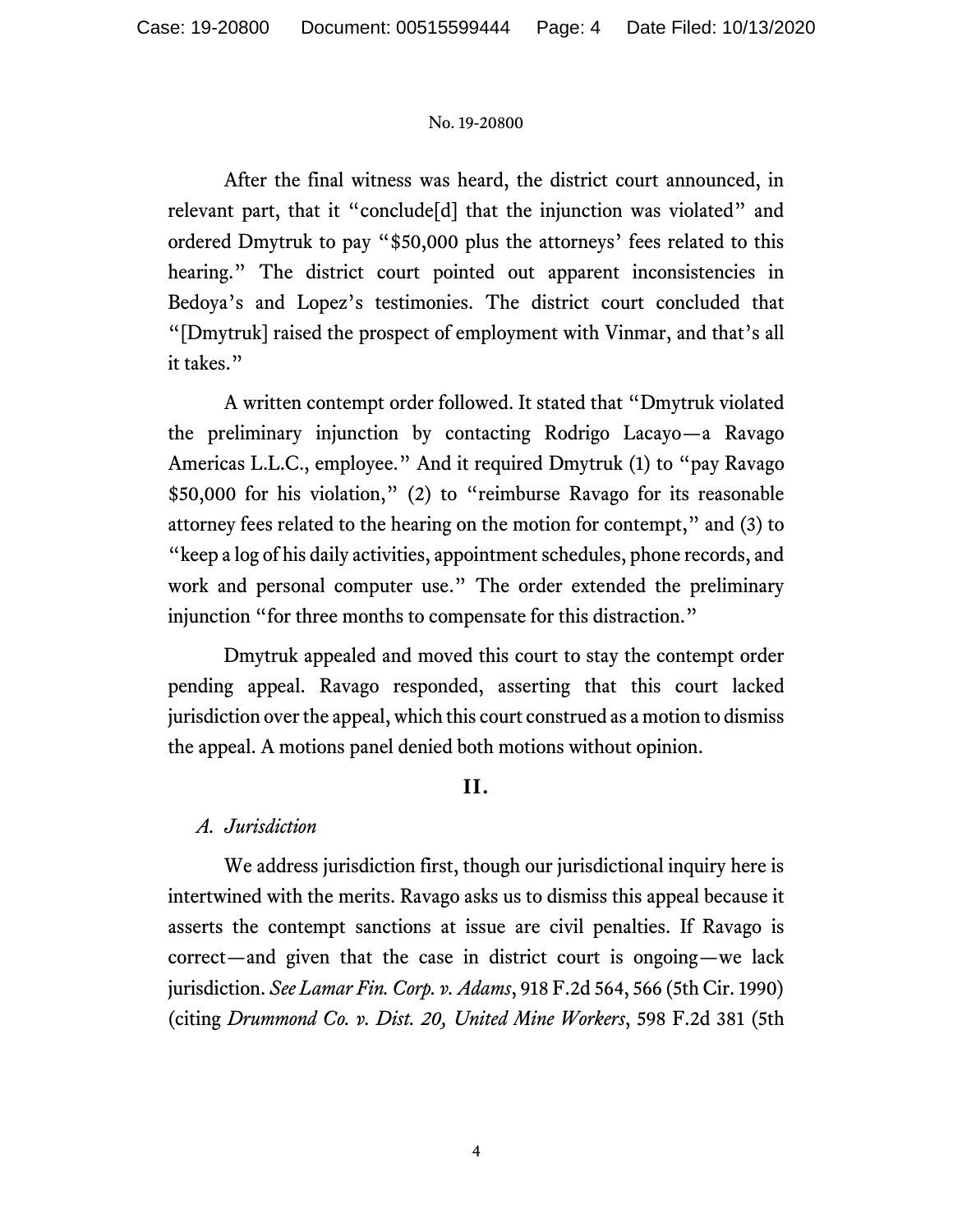Cir. 1979)). If, however, we determine the sanctions imposed were criminal, Dmytruk was entitled to take an immediate appeal.

This is so because this court has jurisdiction over "appeals from . . . final decisions of the district courts of the United States." 28 U.S.C. § 1291. And,"[o]rdinarily, civil contempt orders are not viewed as final, appealable orders under 28 U.S.C. § 1291." *Lamar*, 918 F.2d at 566. "Criminal contempt orders, on the other hand, are final and immediately appealable." *Id*. Where an order "contains both a punitive and a coercive dimension," the punitive, or criminal, feature dominates and fixes its character for purposes of review. *Id*. at 567; *see Int'l Union, United Mine Workers of Am. v. Bagwell*, 512 U.S. 821, 836 (1994) (quoting *Hicks on Behalf of Feiock v. Feiock*, 485 U.S. 624, 638 n.10 (1988)); *see also FDIC v. LeGrand*, 43 F.3d 163, 168 (5th Cir. 1995) (Stewart, J.) (citing *Lamar*, 918 F.2d at 567).

For reasons that will become clear below, the \$50,000 sanction is best characterized as punitive, fixing the character of the contempt order as criminal for jurisdictional purposes, and giving us the power to entertain this appeal.

## *B. Due Process*

# *i. Criminal v. Civil Contempt*

Dmytruk's ultimate question is whether due procedural protections were employed before the district court imposed the \$50,000 sanction. The requisite protections vary based on the nature of the penalty. *See Bagwell*, 512 U.S. at 827 n.2. And so, to address Dmytruk's question, we must first decide whether the \$50,000 sanction is best characterized as a civil contempt sanction or a criminal one.

The distinction between the two is elusive, and the varied tests used to make this determination are not easily reconcilable. *See Bagwell*, 512 U.S. at 839-40 (Scalia J., concurring). Although the district court's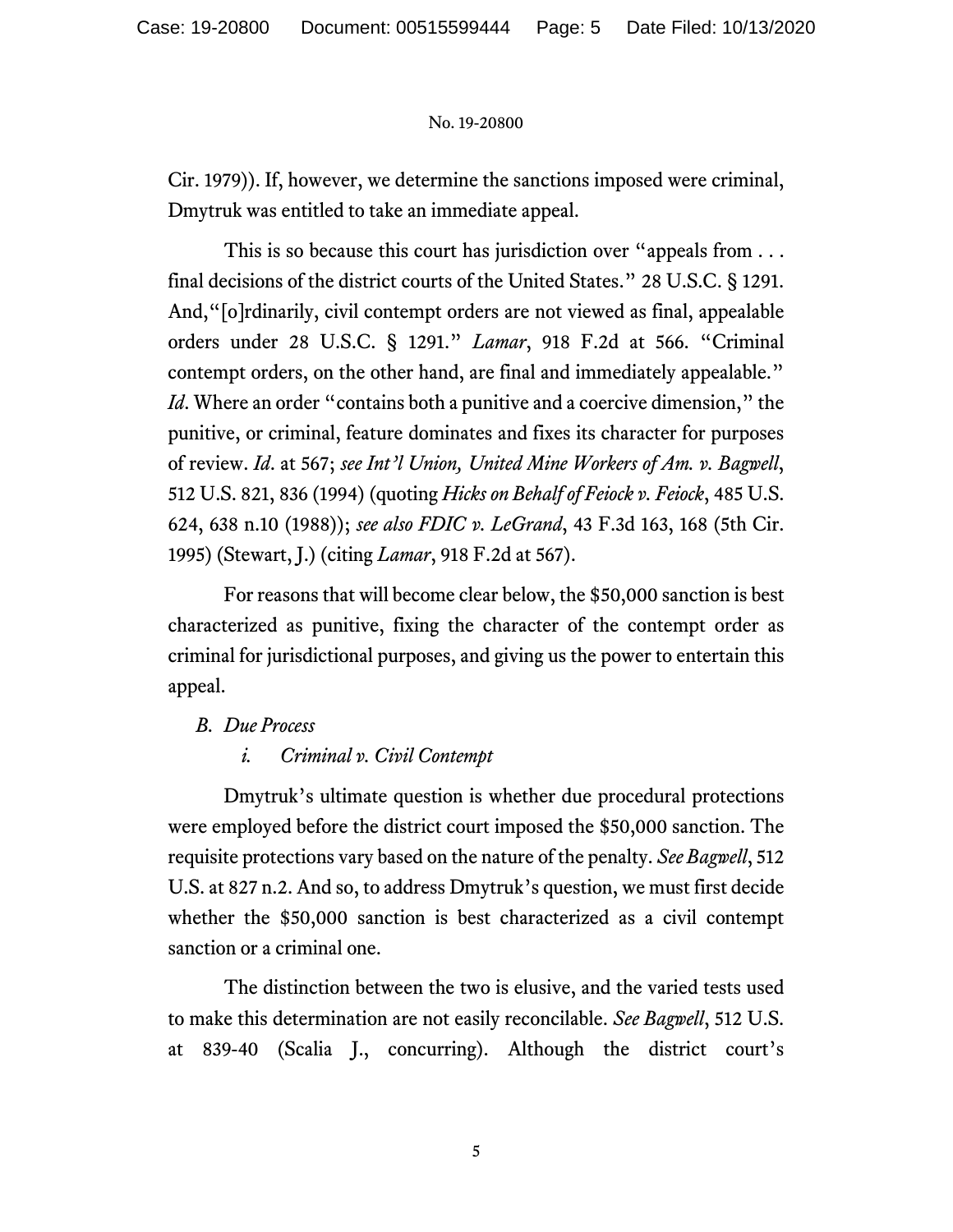characterization of the proceeding is a natural starting point for our inquiry, *see Smith v. Sullivan*, 611 F.2d 1050, 1052 n.7 (5th Cir. 1980), it is not the end. "[C]onclusions about the civil or criminal nature of a contempt sanction are properly drawn . . . 'from an examination of the character of the relief itself.'" *Crowe v. Smith*, 151 F.3d 217, 227 (5th Cir. 1998) (quoting *Bagwell*, 512 U.S. at 828).

Criminal sanctions are designed to vindicate the authority of the court. *Ingalls v. Thompson (In re Bradley*), 588 F.3d 254, 263 (5th Cir. 2009). They are punitive and typically punish a contemnor for past disobedience. *Id*. By contrast, civil sanctions can either be compensatory or coercive. To be compensatory, they must remedy losses sustained. *Id*. Where coercive, civil sanctions are designed to pressure the contemnor into compliance with a court order. *Id*.

Distinguishing between civil and criminal sanctions by looking to the character of the relief, however, does not always yield clear answers. This is so because even where punishment is purely compensatory, there is also vindication of the court's authority. And where the punishment is solely punitive, there may be incidental benefit to the complainant, as such punishment may well deter future disobedience. *See Gompers v. Buck's Stove & Range Co*., 221 U.S. 418, 443 (1911).

Because the character of the relief is not always easy to ascertain, it is best considered in the context of the extraordinary means of enforcement employed. "That one and the same person should be able to make the rule, to adjudicate its violation, and to assess its penalty is out of accord with our usual notions of fairness and separation of powers." *Bagwell*, 512 U.S. at 840 (Scalia J., concurring). As an injunction's commands become more complex, contempts involving out-of-court disobedience may require elaborate and reliable factfinding. *Bagwell*, 512 U.S. at 833-34. A "hearing must be held,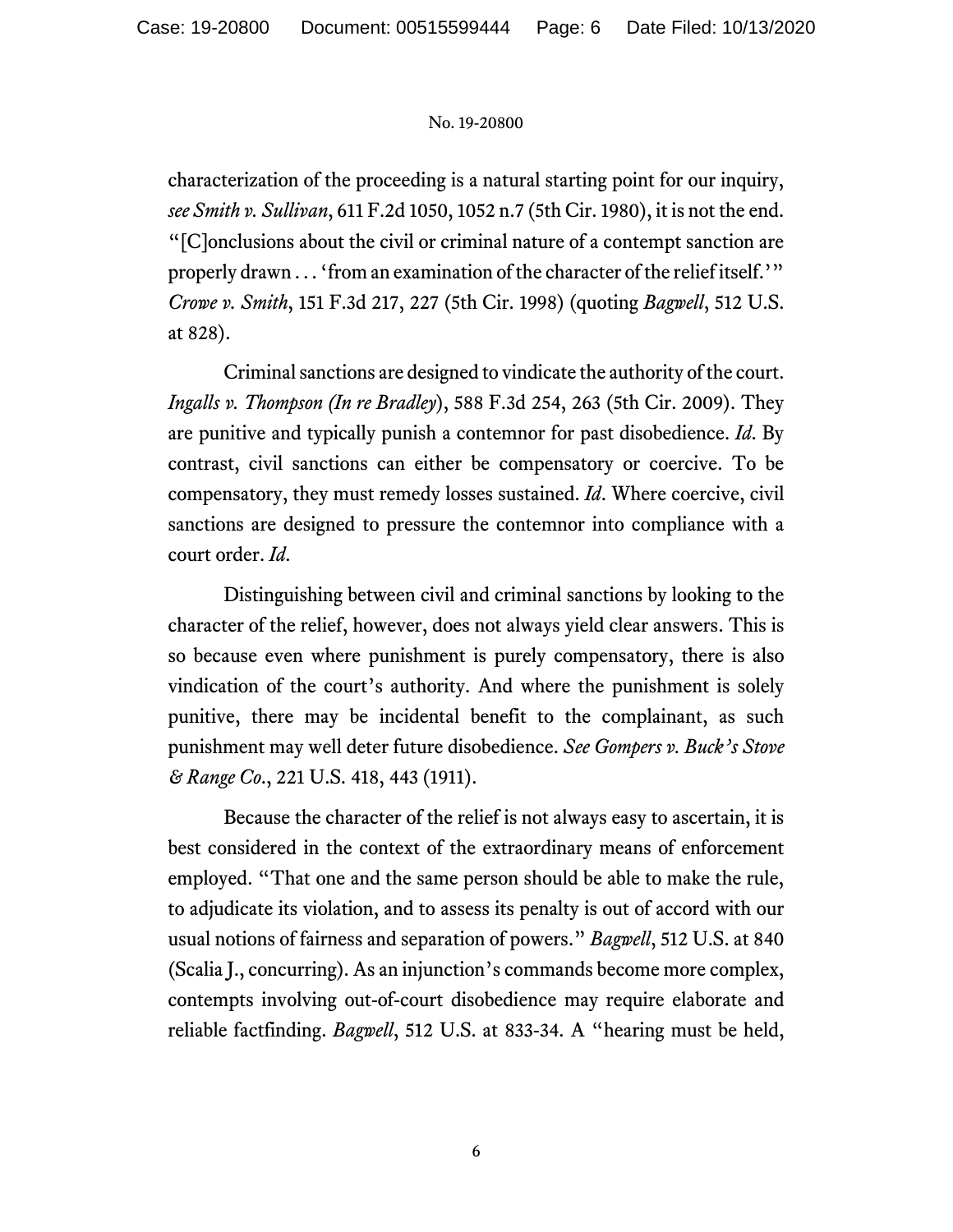witnesses must be called, and evidence taken in any event. And often . . . crucial facts are in close dispute." *Id*. at 834 (quoting *Green v. United States*, 356 U.S. 165, 217 n.33 (1958) (Black, J., dissenting)). Under these circumstances, in light of the extraordinary means of enforcement at play, criminal procedural protections may be both necessary and appropriate. *Id.* at 834.

As Ravago highlights, there are some facts before us that indicate the \$50,000 sanction was intended as a civil penalty. The presiding judge did, after all, note that "there would be no criminal at [the] proceeding." "It will be all quite civil," he remarked. Further, the district court ordered the \$50,000 be paid directly to Ravago, as opposed to the court itself. *See Feiock*, 485 U.S. at 632 (describing fines as compensatory when paid to the complainant and punitive when paid to the court). At first blush, then, the \$50,000 sanction appears to be compensatory.

But we cannot overlook the fact that for a sanction to be compensatory, it must be "measured in some degree by the pecuniary injury caused by the act of disobedience." *Gompers*, 221 U.S. at 444. The district court announced Dmytruk was to pay \$50,000 without explaining how this amount relates to any loss Ravago sustained. After all, Rodrigo Lacayo, the employee at the center of the dispute, still works for Ravago. Ravago argues that the cost of the violation, though not easily ascertainable, is real. Ravago notes the violation caused it to "consider the means necessary to maintain relationships with its key employees" and "engage in uncomfortable monitoring of [valuable] employees." No evidence of how these activities amounted to a \$50,000 expense was proffered during the hearing, nor do any arguments briefed before the district court explain how the \$50,000 may have served a remedial, or compensatory, function.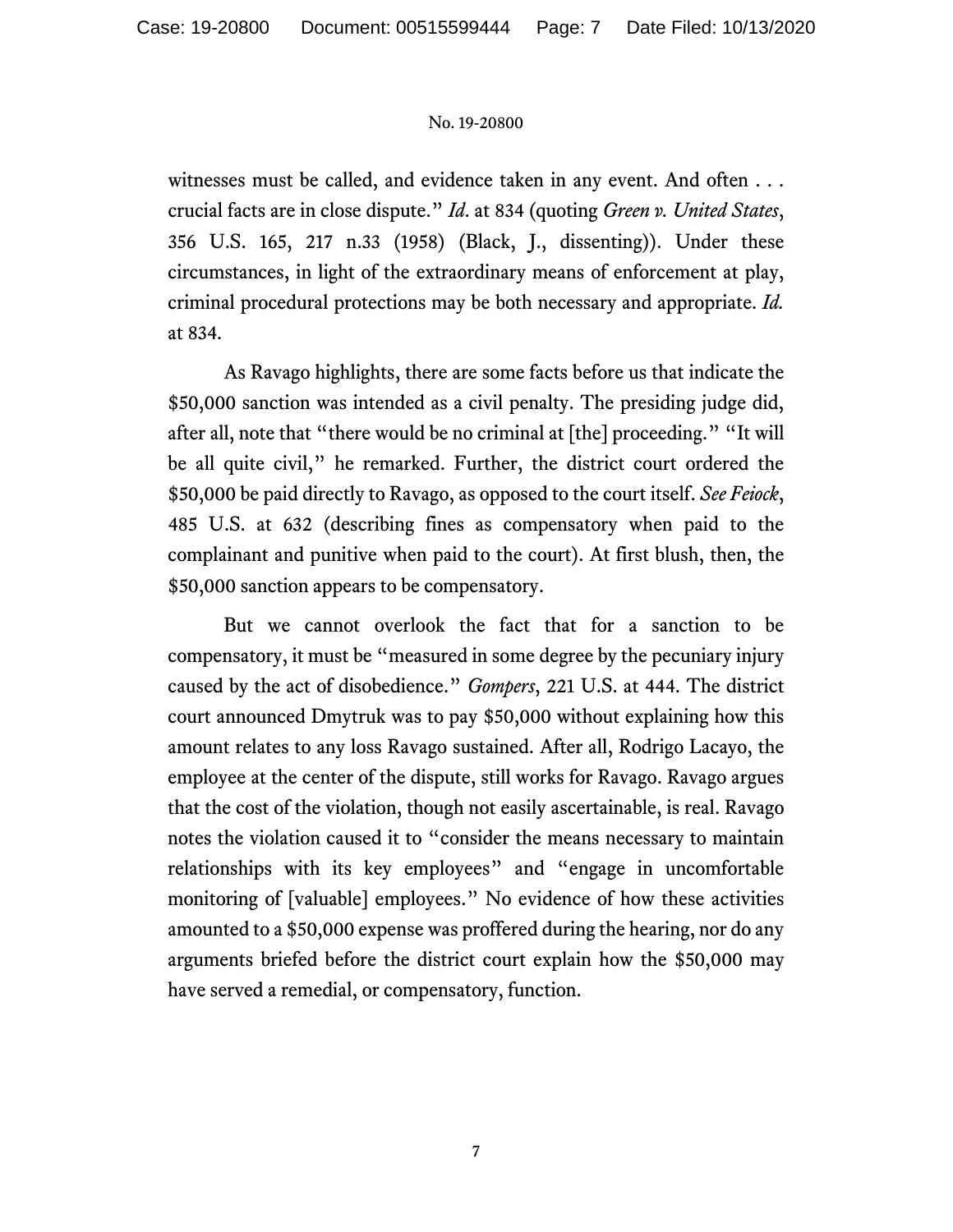That the \$50,000 sanction is not compensatory, however, does not mean it cannot be appropriately characterized as civil. *See, e.g*., *Ingalls,* 588 F.3d at 263 (explaining that civil fines may be compensatory or coercive). The district court indicated the \$50,000 sanction was meant to be coercive: "This is coercive," the court remarked, ". . . which doesn't mean that it can't be kind of harsh . . . ." And, indeed, as the court granted a three-month extension of the injunction, the penalty may well have had a coercive effect. The cost could have deterred Dmytruk from disobeying the prohibitions still in place.

The penalty's coercive effect, though, is merely incidental. In other words, "[w]here a fine is not compensatory, it is civil only if the contemnor is afforded an opportunity to purge." *Bagwell,* 512 U.S. at 829. "[A] 'flat, unconditional fine' totaling even as little as \$50 announced after a finding of contempt is criminal if the contemnor has no subsequent opportunity to reduce or avoid the fine through compliance." *Id*. (quoting *Penfield Co. of Cal. v. SEC*, 330 U.S. 585, 588 (1947)); *see also Ingalls*, 588 F.3d at 263 ("[A] lump sum fine that punishes past conduct is criminal, while a fine that accrues on an ongoing basis in response to noncompliance is civil."). The judge offered no such opportunity to purge the \$50,000 sanction. Therefore, the \$50,000 sanction, despite its incidental coercive effect, looks more like a flat fine meant to punish Dmytruk for past conduct, and thereby vindicate the court's authority. That is, the \$50,000 sanction is best characterized as punitive, or criminal.

If any doubt remains about the proper characterization of the \$50,000 sanction, we need only look to the means of enforcement employed. *See Bagwell*, 512 U.S. at 840 (Scalia J., concurring). To decide if the injunction had been violated, the judge presided over a lengthy hearing. Several witnesses testified to conflicting accounts of the relevant events. Critical facts were in close dispute. These circumstances indicate that criminal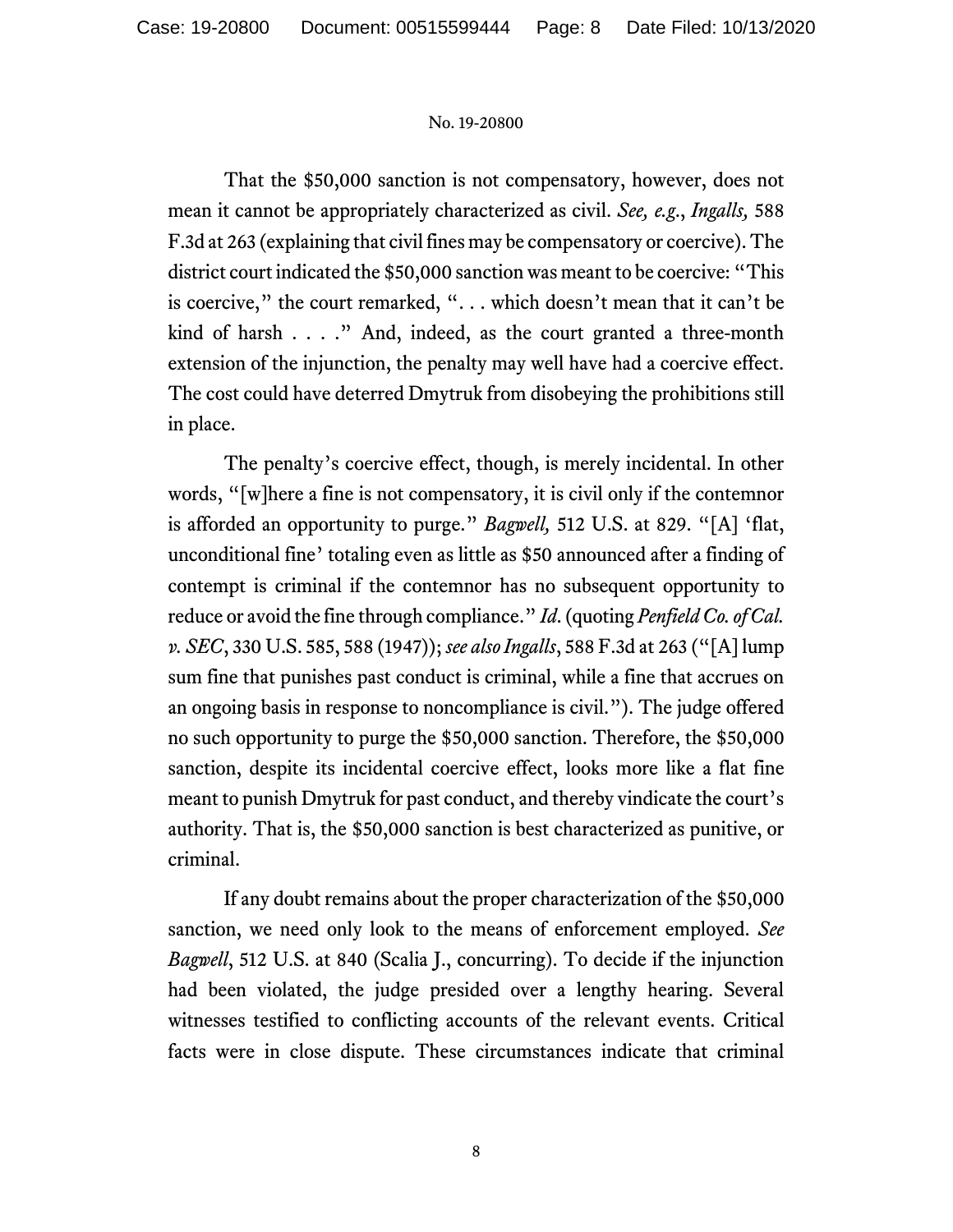procedural protections were likely necessary and appropriate. *Bagwell*, 512 U.S. at 833-34. Having considered all relevant factors, we conclude the \$50,000 sanction, unrelated to any evidenced pecuniary injury and imposed without opportunity to purge, is best characterized as a criminal sanction.

## *ii. Standard of Review*

The parties ask that we take a final detour before resolving the due process question, to address the appropriate standard of review. Ravago asserts that on this record, the district court's actions should be reviewed for plain error. Dmytruk disagrees, urging "the ordinary standard of review to reverse criminal-contempt orders." There is a lack of guidance from binding precedent on this point, and conflicting persuasive authority.<sup>[1](#page-8-0)</sup> The facts of this case, featuring ambiguous objections, do not present the best opportunity to settle this issue. Because we conclude that Dmytruk has demonstrated plain error, we proceed with our analysis assuming (without deciding) that plain-error review applies.

# *iii. Due Procedural Protections*

We return to the question ultimately at issue. Having established the \$50,000 sanction is best characterized as a criminal sanction, were the due procedural protections properly employed? Dmytruk argues that he was entitled to a host of procedural safeguards—none of which was present at his hearing—including notice of potential criminal sanctions, a requirement of

<span id="page-8-0"></span><sup>1</sup> *Cf. Viator v. Miller*, 136 F. App'x 615, 616 (5th Cir. 2005) (employing plain-error review), *with United States v. Puente*, 558 F. App'x 338, 341 (5th Cir. 2013) (making no mention of plain-error despite noting that the defendant "did not contemporaneously object to his contempt proceedings").The Fourth Circuit, on the other hand, concluded that plain-error review was proper even though the defendant's "failure to raise a timely objection to the court's summary contempt proceeding is understandable." *United States v. Hernandez (In re Gates)*, 600 F.3d 333, 337 (4th Cir. 2010).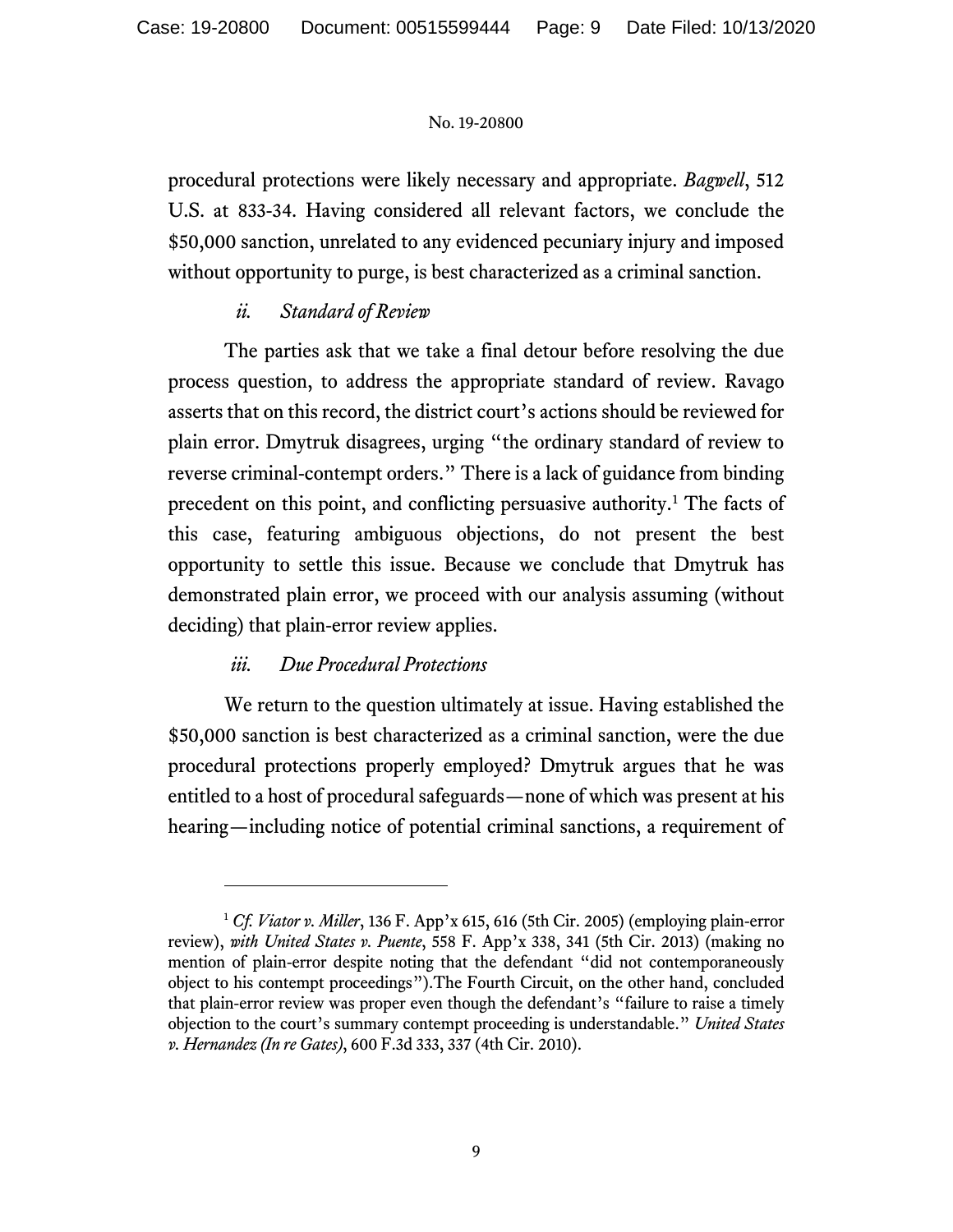"contumacious intent," a beyond-a-reasonable-doubt standard of guilt, an independent prosecutor, and a jury trial. Ravago responds that the procedural protections listed by Dmytruk are not required in every criminal contempt hearing and are not required here.

A variety of procedural safeguards must be in place before a district court may impose criminal sanctions. *See Bagwell*, 512 U.S. 826-27 (collecting cases). These range from sufficient notice that the proceedings are of a criminal nature to proof of guilt beyond a reasonable doubt, and the involvement of an independent prosecutor. *See Lamar*, 918 F.2d at 567; FED. R. Crim. P. 42(a)(1) (notice); *see also Crowe*, 151 F.3d at 227-28 (independent prosecutor); *In re Stewart*, 571 F.2d 958, 965 (5th Cir. 1978) (proof beyond a reasonable doubt); *In re Joyce*, 506 F.2d 373, 378 (5th Cir. 1975) (state of mind)."'[S]erious' criminal contempts" trigger "the right to jury trial." *Bagwell*, 512 U.S. at 826-27 (quoting *Bloom v. Illinois*, 391 U.S. 194, 199 (1968)).

It is undisputed that most of these protections were not present at Dmytruk's hearing. And the absence of even one suffices to vacate his criminal sanctions. *See, e.g., Bagwell*, 512 U.S. at 838 (vacating for lack of jury trial); *Crowe*, 151 F.3d at 228-29 (vacating for lack of independent prosecutor); *Lamar*, 918 F.2d at 567 (vacating for lack of notice); *see also LeGrand*, 43 F.3d at 169-70 (vacating for lack of notice and independent prosecutor). Ravago suggests that Dmytruk's criminal sanctions were not "serious," and therefore some or all of these protections were not required.

To be sure, we encounter another elusive distinction between serious and petty fines for contempt, as no dividing line has been precisely drawn, and this distinction has some bearing on the requisite protections. *See Bagwell*, 512 U.S. at 837 n.5; *Crowe*, 151 F.3d at 228 n.13. This court, however, has ruled that a fine of "\$75,000 is manifestly non-petty in the case of an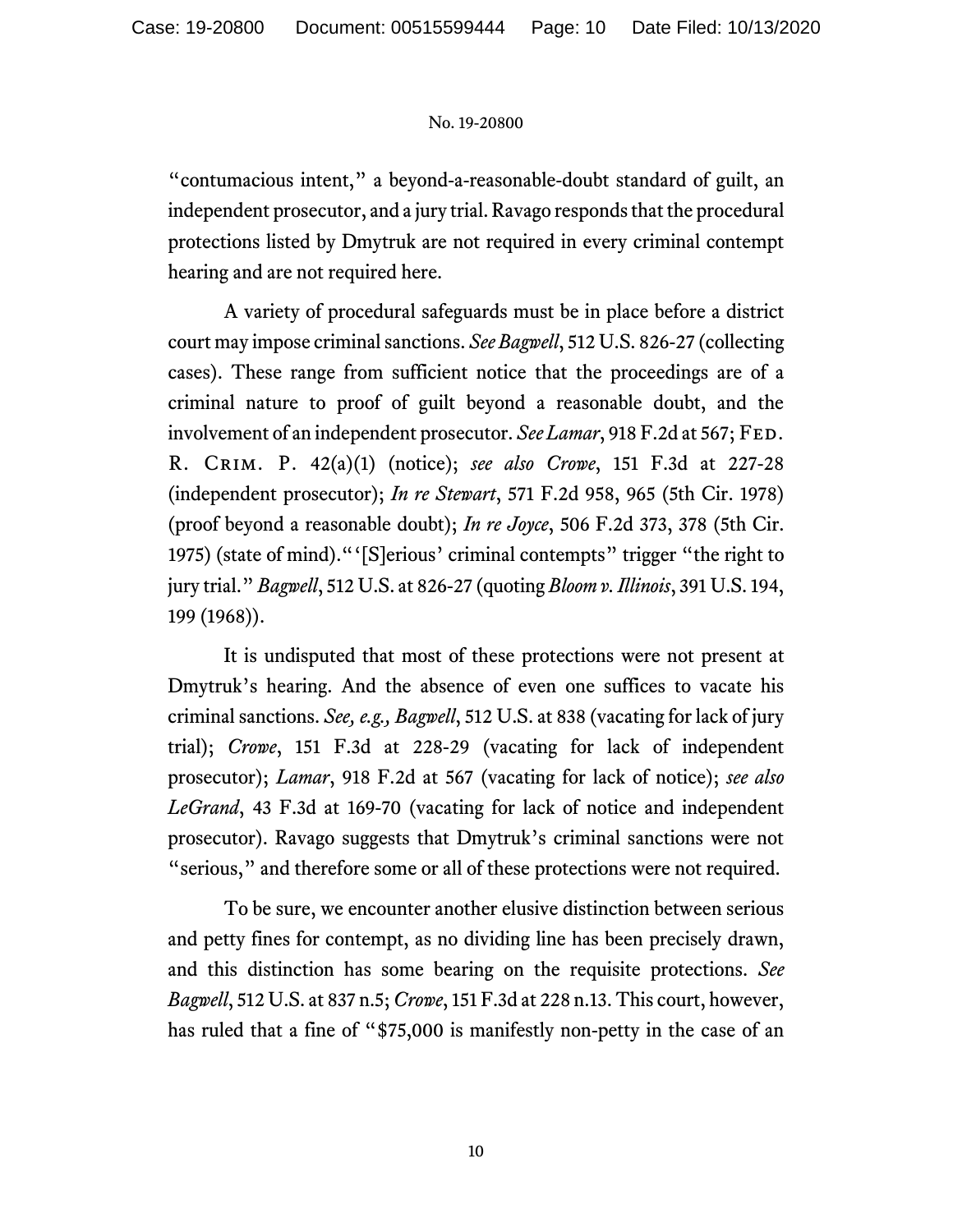individual," *Crowe*, 151 F.3d at 228 n.13, and has suggested elsewhere that "a petty criminal contempt penalty does not exceed . . . a fine of \$5,000." *Fahle v. Cornyn*, 231 F.3d 193, 196 (5th Cir. 2000) (Stewart, J.). Accordingly, Dmytruk's \$50,000 sanction was a "serious" criminal contempt penalty, entitling him to the protection of a jury trial, *see Bagwell*, 512 U.S. at 826-27, which he did not receive. The district court examined conduct that took place out of court and relied on the lengthy testimony of witnesses—immediate punishment was not so essential as to merit an exception to the requirements of due process. *See Stewart*, 571 F.2d at 964; *see also* Fed. R. Crim. P. 42(b).

Therefore, the district court plainly erred in imposing the \$50,000 sanction without employing proper procedural protections. *See Puckett v. United States*, 556 U.S. 129, 135 (2009); *see, e.g., Crowe*, 151 F.3d at 228 ("[T]he district court committed a clear violation of CNA and Tone's right to due process in this case when it imposed determinative criminal fines on them without affording the benefit of an independent and impartial prosecutor.").

Further, this error "affected the appellant's substantial rights, which in the ordinary case means he must demonstrate that it 'affected the outcome of the district court proceedings.'" *Puckett*, 556 U.S. at 135 (quoting *United States v. Olano*, 507 U.S. 725, 734 (1993)). It would be difficult to conclude that the district court's use of the wrong standard of proof—and failure to submit the facts to a jury—had no effect on the outcome of the proceeding at issue, particularly in light of the conflicting testimony at the hearing. *See United States v. Davila*, 569 U.S. 597, 611 (2013) (structural errors trigger automatic reversal); *see also United States v. Neal,* 101 F.3d 993, 999 (4th Cir. 1996) ("[T]he failure of the district judge to appoint an independent prosecutor to pursue the charge of indirect contempt is an error that affects substantial rights.").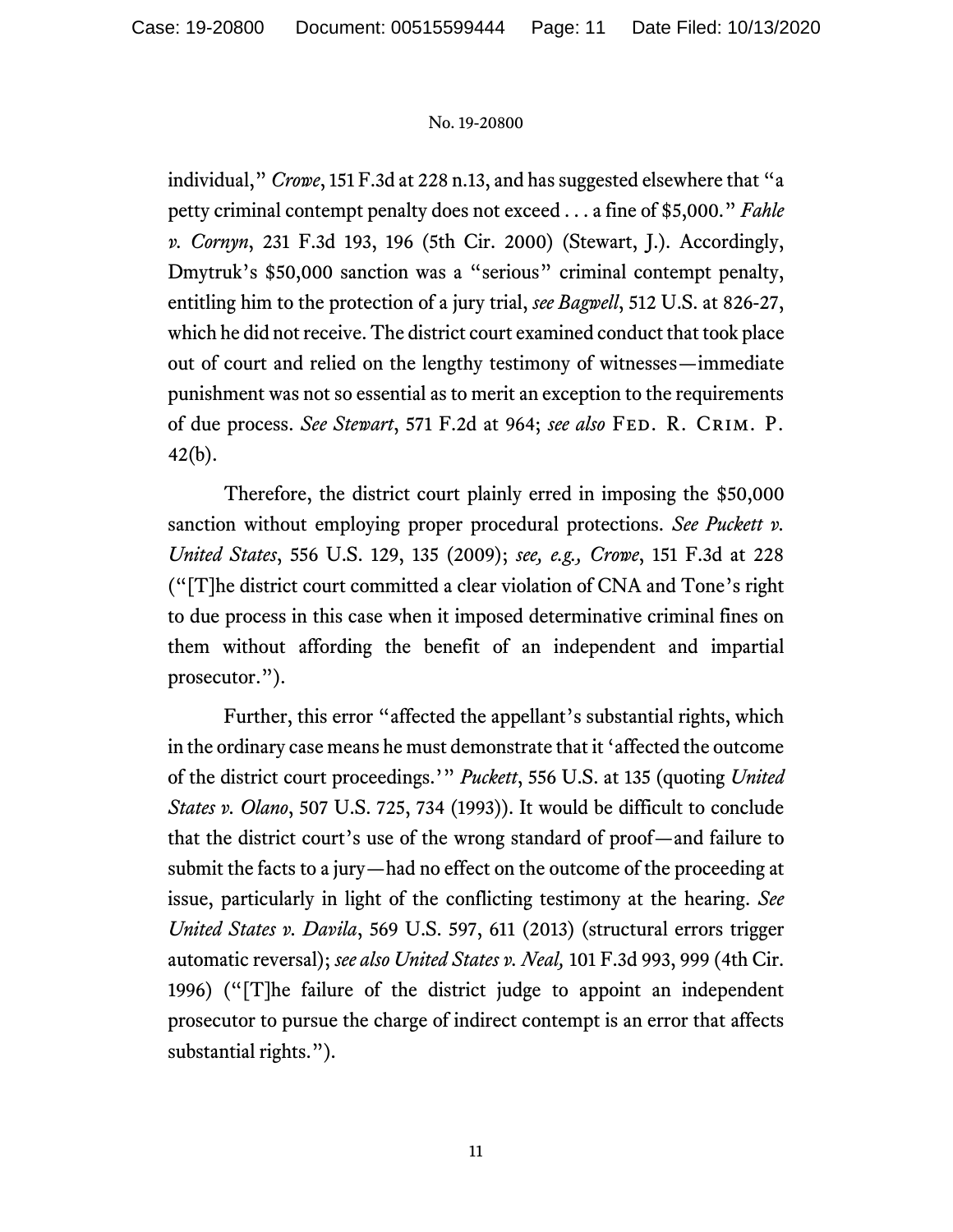And so, we have "the discretion to remedy the error—discretion which ought to be exercised only if the error 'seriously affect[s] the fairness, integrity or public reputation of judicial proceedings.'" *Puckett*, 556 U.S. at 135 (quoting *Olano*, 507 U.S. at 736). We conclude this discretion would be properly exercised here, where the defendant was subjected to criminal contempt sanctions without several procedural protections that the Supreme Court has long held are required. The district court's errors implicate a "bedrock principle[] in our system of justice" and thus "was of the most fundamental kind." *In re Gates*, 600 F.3d at 341. We are compelled to correct them and vacate the \$50,000 sanction.

*C. Evidence Supporting the Contempt Order*

Having determined we should vacate the criminal portion of the order, we turn to whether the evidence presented was sufficient to support a finding of civil contempt, [2](#page-11-0) or whether the civil contempt order, and the associated award of attorneys' fees, should be reversed.

Although we review findings of civil contempt for abuse of discretion, our review is not perfunctory. *Test Masters Educ. Servs., Inc. v. Robin Singh Educ. Servs., Inc.,* 799 F.3d 437, 452 (5th Cir. 2015) (Southwick, J.). Thus, this court "review[s] the district court's factual findings for clear error and

<span id="page-11-0"></span><sup>&</sup>lt;sup>2</sup> The \$50,000 sanction is best characterized as a criminal sanction and, for jurisdictional purposes, fixed the character of the contempt order as criminal. This issue, however, implicates the validity of the entire contempt order, including the award of attorneys' fees—a sanction that Dmytruk concedes is civil. Although the ordered sanctions were mixed, it does not follow that we must vacate and remand the whole proceeding for failure to employ proper procedural safeguards before imposing a criminal sanction. *See LeGrand*, 43 F.3d at 170 (citing *Lamar,* 918 F.2d at 256 (vacating and remanding the criminal portion of the order but affirming the civil portion after finding the district court had not abused its discretion in granting the civil relief)); *Smith v. Smith*, 145 F.3d 335, 337 (5th Cir. 1998) (bifurcating relief).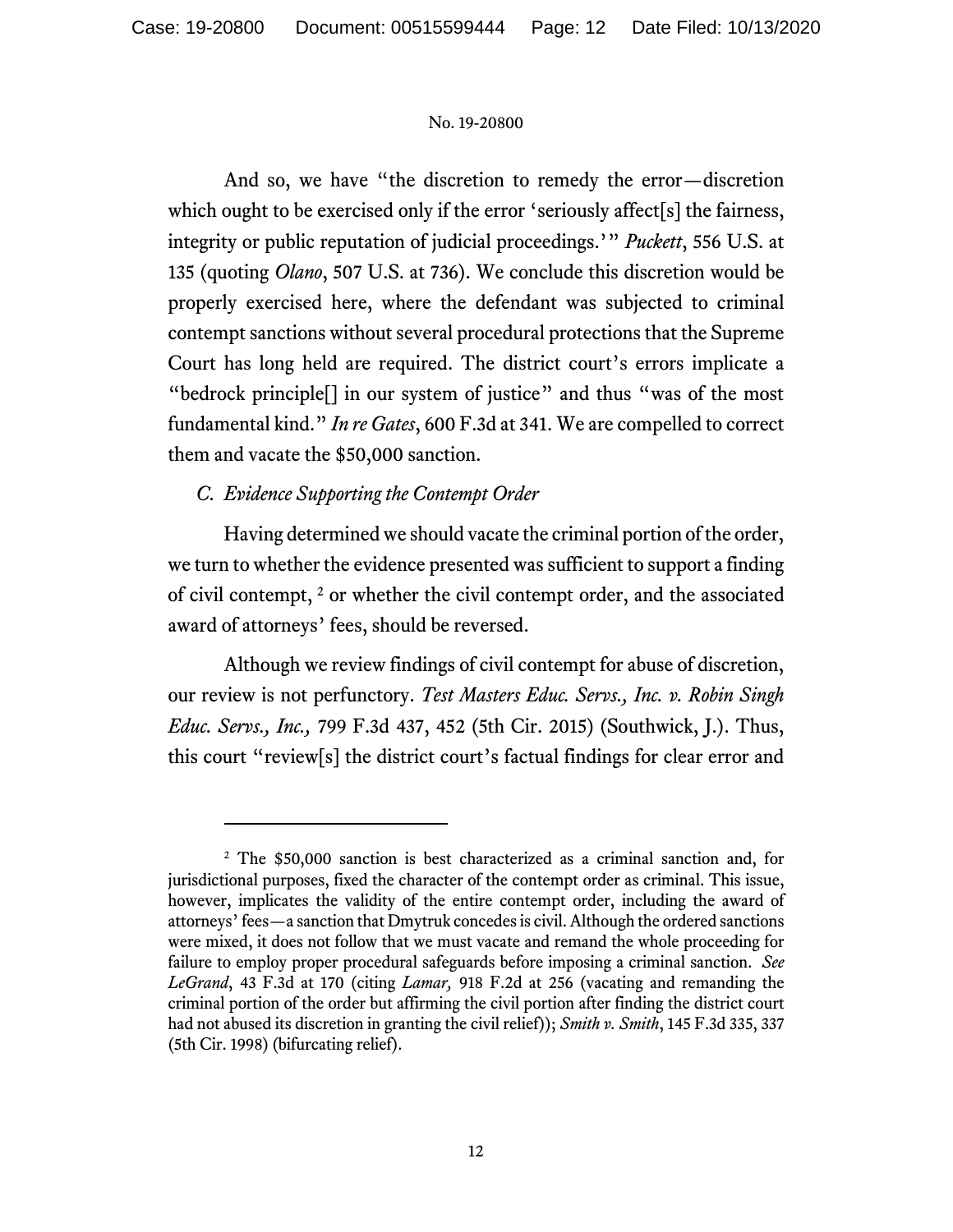its legal conclusions de novo." *Sundown Energy, LP v. Haller*, 773 F.3d 606, 615 (5th Cir. 2014).

# i. *Scope of the Injunction*

We begin with an analysis of the injunction's language. "[T]he interpretation of the scope of the injunctive order[] is a question of law to be determined by the independent judgment of this [c]ourt." *Hornbeck Offshore Servs., LLC v. Salazar*, 713 F.3d 787, 792 (5th Cir. 2013) (quoting *Drummond Co.,* 598 F.2d at 385).

The parties dispute what conduct the injunction actually prohibited. In relevant part, the injunction's terms enjoined Dmytruk from "[t]aking the initial step to contact, try to contact, or solicit current employees or personnel of Ravago . . . to work for Vinmar." Dmytruk argues that the injunction's language means he "was allowed to interact and even discuss employment with Ravago employees so long as he did not initiate the contact." This, in Dmytruk's view, is the only reasonable interpretation of the injunction. Ravago disagrees and argues that the language "prohibits Dmytruk from communicating with any of Ravago's employees about working for Vinmar, unless the Ravago employee broaches the subject first."

At the center of the parties' disagreement is whether the phrase "to work for Vinmar" applies only to "solicit" or applies to "contact" and "try to contact" as well. In Dmytruk's view, the prohibition on contact was unconnected with working for Vinmar, and thus as long as he did not take the initial step to contact Lacayo, he could not be in violation of the injunction. In Ravago's view, "[t]he question . . . is not who took the initial step to communicate, but rather who took the initial step to communicate about working for Vinmar."

Assuming, *arguendo*, that the phrase "to work for Vinmar" applies only to the verb "solicit," Dmytruk was nevertheless forbidden to (take the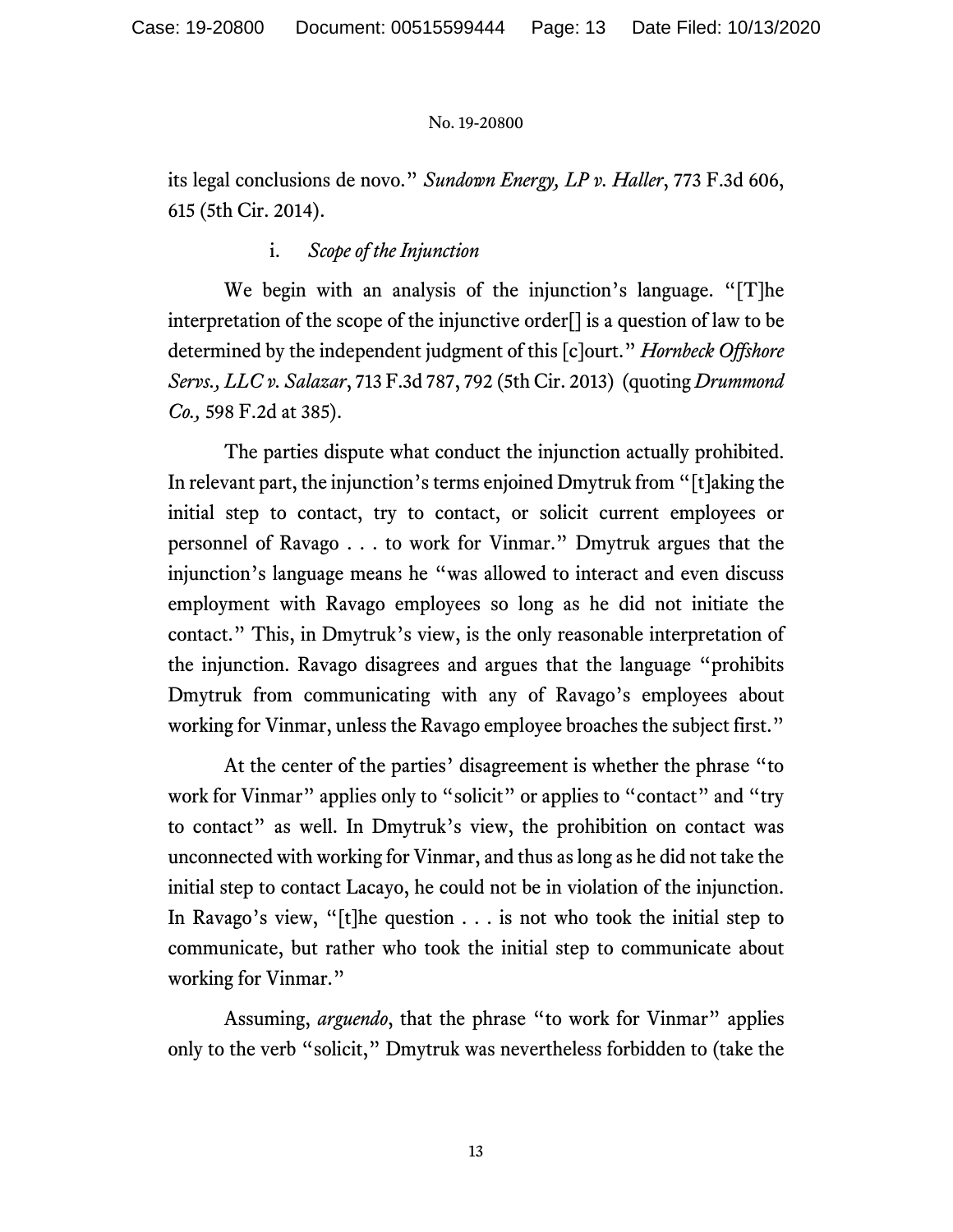initial step to) "contact, try to contact, or solicit" Ravago employees. Thus, even if Dmytruk did not violate the prohibition on taking the initial step to contact Ravago employees, he was still subject to the prohibition on taking the initial step to solicit Ravago employees to work for Vinmar. Nothing in the injunction's language supports Dmytruk's contention that if a Ravago employee first contacted him, he would then be free to solicit that employee.

Dmytruk points to the Connecticut court's explanation of the injunction but that militates against his position. The Connecticut court said that the "initial step" language was meant to allow Dmytruk to respond to a Ravago employee who is "searching for a job." This does not amount to Dmytruk being free to solicit any Ravago employee who approached him on matters unrelated to employment. That exception would have the unreasonable effect of swallowing the rule, leaving Dmytruk free to solicit Ravago employees under a host of uncontemplated circumstances.<sup>[3](#page-13-0)</sup> We conclude that, in relevant part, paragraph four of the injunction was clearly meant to keep Dmytruk from taking the initial step to solicit Ravago employees on Vinmar's behalf.

<span id="page-13-0"></span><sup>3</sup> Dmytruk points us in the direction of *Corp. Techs., Inc. v. Harnett*, 731 F.3d 6, 10– 11 (1st Cir. 2013), in support of the proposition that the initial step language should be allowed to operate "with full force." The First Circuit in that case was merely elaborating on the distinction between active solicitation and accepting business. Importantly, it declined to adopt a per se rule on the weight of an initial contact, hesitating to accept an interpretation of initial contact that would deprive the employer of its bargained-forprotection. *Id*. at 11. Dmytruk's position is similar to the one the First Circuit disapproved of in *Harnett*, noting that "[t]he defendants [sought] to change the trajectory of the debate by insisting that, once a customer initiates contact with an employee who has switched his affiliation, all bets are off and subsequent business activity cannot as a matter of law constitute solicitation. This argument is simply a linguistic trick: creative relabeling, without more, is insufficient to transform what is manifestly a question of fact into a question of law." *Id*. at 10–11.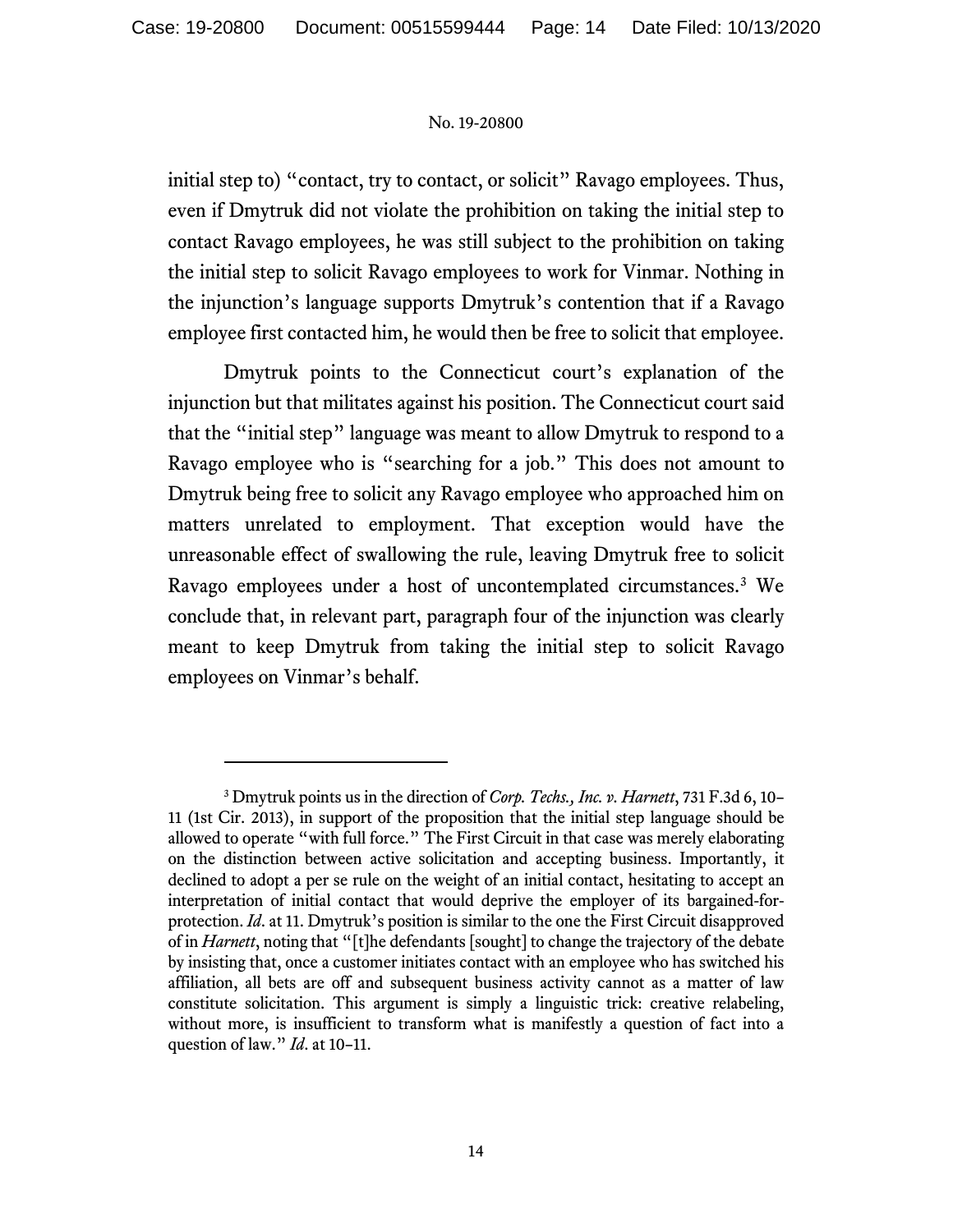## *ii. Evidence Supporting the Findings*

With this interpretation in mind, we turn to whether the district court's contempt findings are supported by the record.

"To establish civil contempt, the [movant] must prove by clear and convincing evidence that a party violated 'a definite and specific order of the court requiring him to perform or refrain from performing a particular act or acts with knowledge of the court's order.'" *Sundown Energy*, 773 F.3d at 615 (quoting *Travelhost, Inc. v. Blandford*, 68 F.3d 958, 961 (5th Cir. 1995)). Evidence in this context amounts to being clear and convincing if it "produces in the mind of the trier of fact a firm belief or conviction as to the truth of the allegations sought to be established . . . ." *See Test Masters*, 799 F.3d at 456 (quoting *Oaks of Mid City Resident Council v. Sebelius*, 723 F.3d 581, 585 (5th Cir. 2013)).

Certainly, "[i]f the district court's factual findings are insufficient to allow this [c]ourt to review the judgment below, then we must vacate the judgment and remand for more detailed findings." *Colonial Penn Ins. v. Mkt. Planners Ins. Agency*, 157 F.3d 1032, 1037 (5th Cir. 1998). And it is "an abuse of discretion" for a district court to "refus[e] to identify the basis for its contempt finding." *In re U.S. Bureau of Prisons, Dep't of Justice*, 918 F.3d 431, 440 (5th Cir. 2019). But this is not the case here. At the contempt hearing, the district court plainly found that Dmytruk "raised the prospect of employment with Vinmar," and the court stated that "that's all it takes." Although the court did not specifically recite that Dmytruk "took the initial step," it did find that Dmytruk, not Lacayo, "raised the prospect" of employment. This amounts to the same thing. The district court's language provides "a clear understanding of the analytical process by which [the] ultimate findings were reached," *ENI US Operating Co. v. Transocean*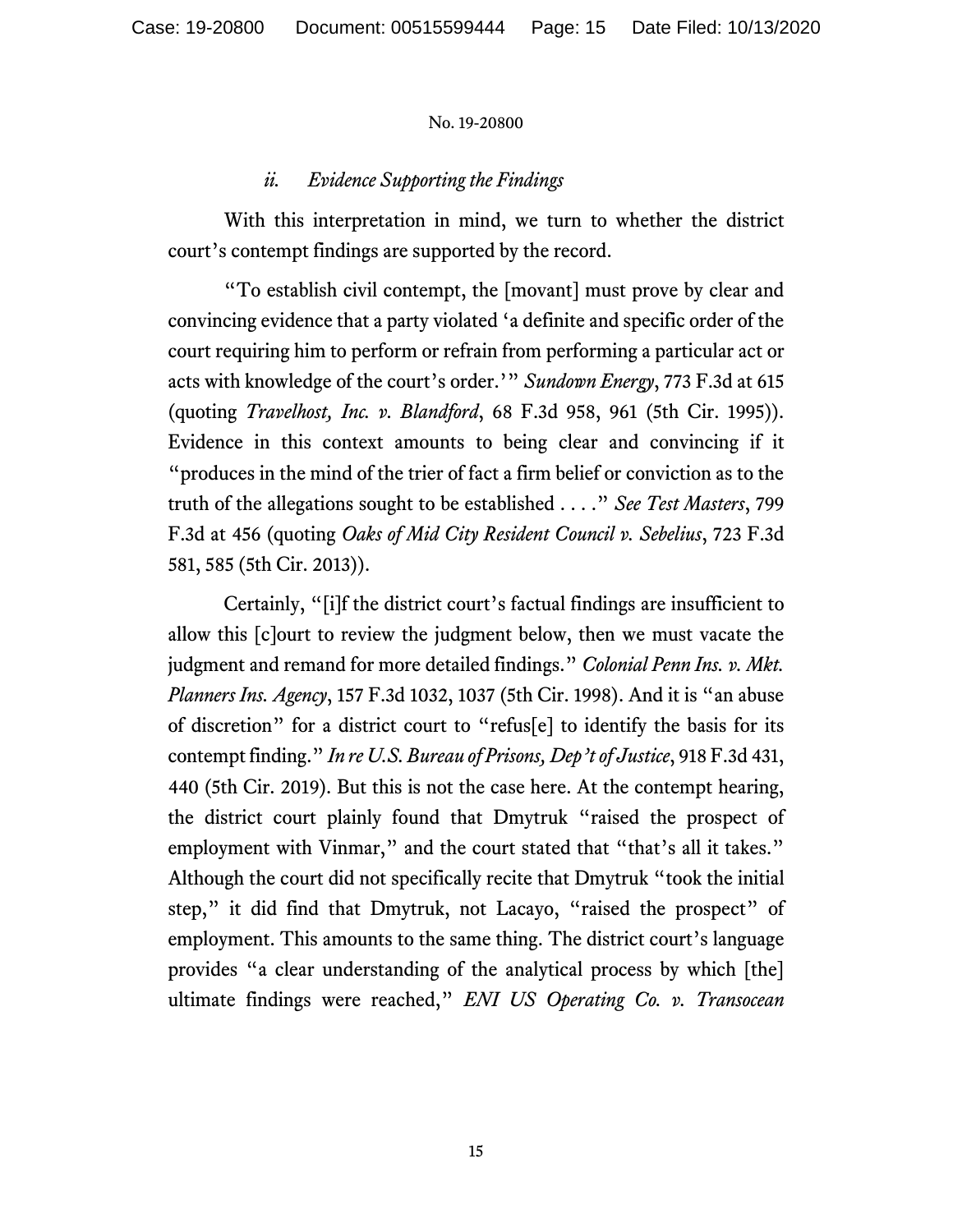*Offshore Deepwater Drilling, Inc*., 919 F.3d 931, 935 (5th Cir. 2019), and thus we need not remand the case for additional factfinding.

As to the evidence itself, Dmytruk argues that the district court erred by disregarding unrebutted testimony from Vinmar employee Raul Diaz, alleging that Diaz discussed Vinmar employment with Lacayo before the conversation between Lacayo and Dmytruk took place. Ravago responds that the district court could have disbelieved Diaz even if his testimony was unrebutted and further argues that because there is no evidence that Dmytruk knew about Diaz's conversation with Lacayo, Dmytruk remained bound by the injunction.

Lacayo testified to having received a phone call from Dmytruk and also that Dmytruk enticed him to consider the prospect of working for Vinmar. Diaz testified to an interaction with Lacayo earlier in the day. Diaz's testimony, however, was not so clear and unimpeachable that the district court was required to find that Diaz had in fact solicited Lacayo. Lacayo's account of the events contradicted Diaz's. Even if Lacayo did not directly rebut some of Diaz's points, a court need not accept as true all testimony that is not directly rebutted. Diaz stated he was employed by Vinmar, Dmytruk's employer and codefendant, after all. *See, e.g., Brown v. Ford Motor Co.*, 479 F.2d 521, 523 (1973) ("When the interest of the testifying witness in a particular outcome of the pending litigation is substantial, his possible bias may be sufficient in itself to create a jury question as to credibility."). [4](#page-15-0)

<span id="page-15-0"></span><sup>4</sup> Further, the record is clear that the district court did not simply ignore this testimony. Rather the court concluded that the interaction did not amount to "seeking out anybody or looking for a job," because "[t]hat's what you do at trade shows is wander around and talk to other people." Even if the district court found there was contact between Diaz and Lacayo before the exchange between Dmytruk and Lacayo at the restaurant, this does not necessarily preclude a finding that Dmytruk was the first to take the initial step to solicit Lacayo.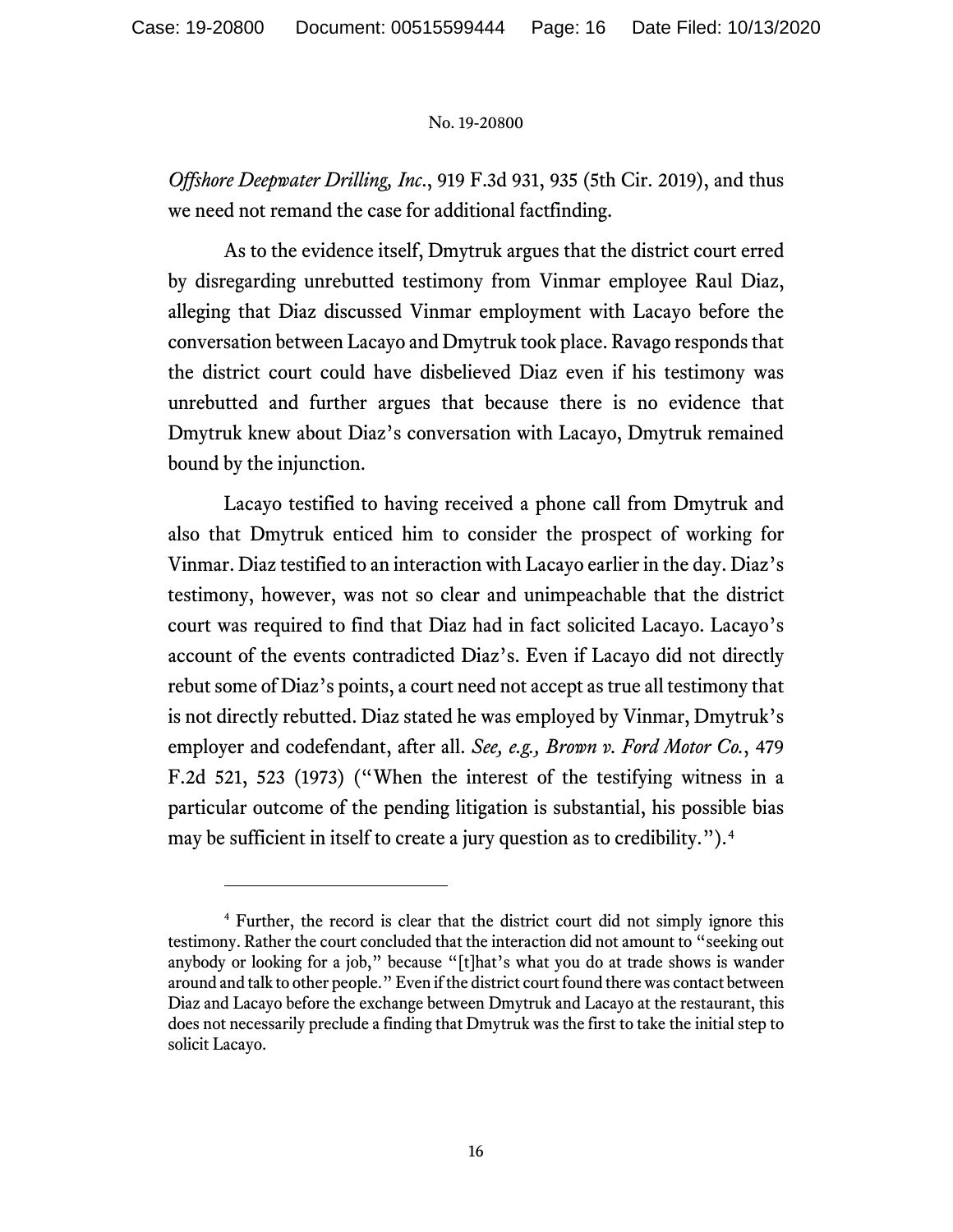In the end, Diaz's direct testimony was simply that, after he met Lacayo and gave him his business card, Lacayo said, "Vinmar is a good company." Diaz responded: "If in the future you are interested or so, you can contact me as a courtesy." That was the extent of their interaction. It would not have been clearly erroneous for the district court to conclude that this did not constitute Diaz taking the initial step to solicit Lacayo—either because Diaz's vague statement did not constitute solicitation or because Lacayo himself took the initial step in that exchange by praising Vinmar.

In reaching its determination that Dmytruk violated the injunction, the district court considered conflicting testimony, but it also considered evidence corroborating the witnesses' accounts. Different witnesses provided different explanations for phone records and missing text messages. Evidence of the location at which the solicitation allegedly took place, the acoustics, and ambiance also informed the district court's decisions as to which account of the facts it found most credible. The district court could have found, by clear and convincing evidence, that Dmytruk violated the injunction's unambiguous prohibition. We therefore affirm the district court's findings and its award of attorneys' fees—which everyone agrees is a compensatory, civil sanction.

# *D. Recordkeeping Requirement & Three-Month Extension*

At this appeal's inception the parties disputed whether the district court's imposition of an additional recordkeeping requirement and a threemonth extension of the underlying injunction could survive review. Subsequently, Dmytruk filed a Rule 28(j) notice with this court, informing us that because these expired, the issues are moot and need not be addressed. Dmytruk then filed a second letter asserting that his "challenge to the